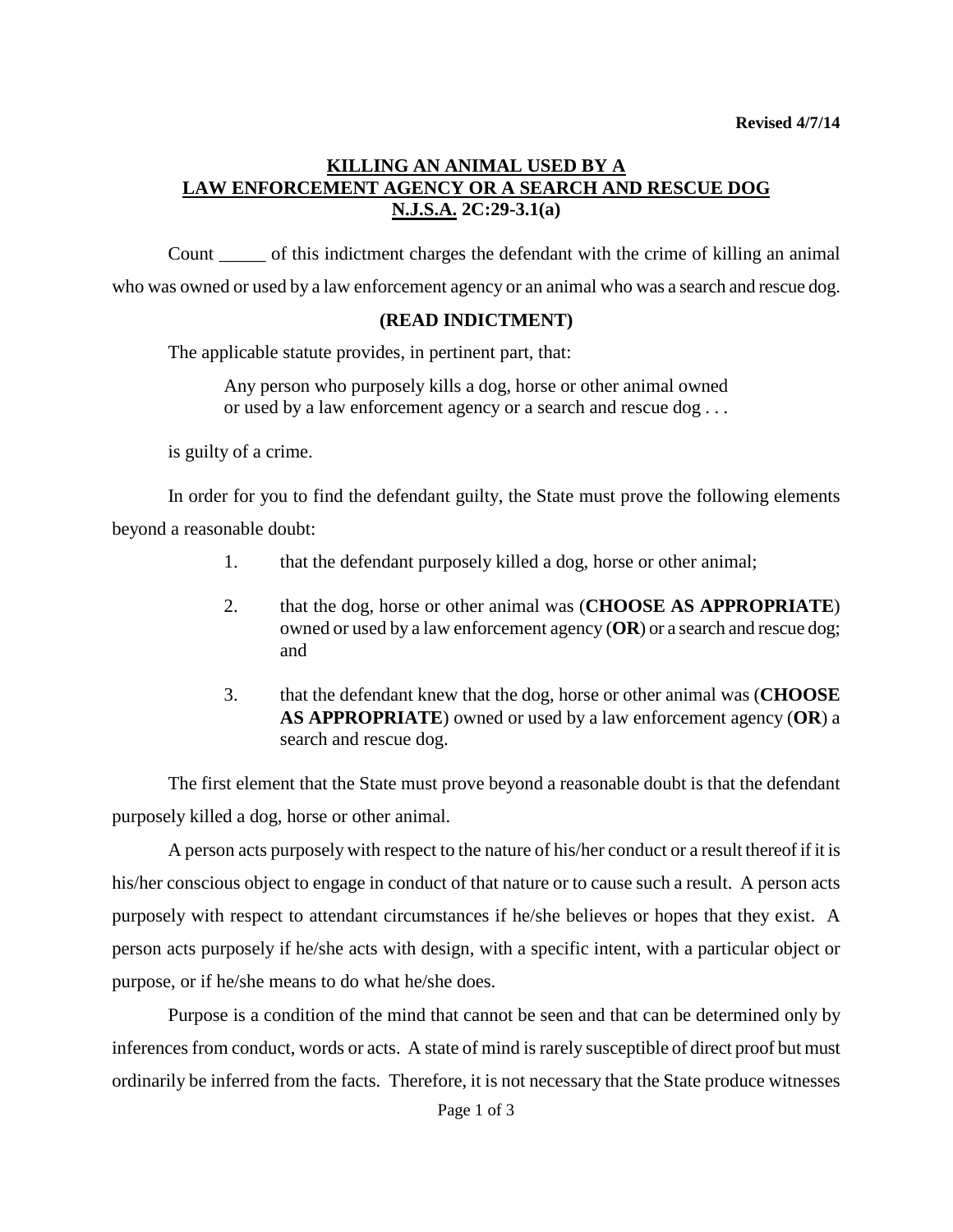## **KILLING AN ANIMAL USED BY A LAW ENFORCEMENT AGENCY OR A SEARCH AND RESCUE DOG (N.J.S.A. 2C:29-3.1(a))**

to testify that a defendant said that he/she had a certain state of mind when he/she engaged in a particular act. It is within your power to find that such proof has been furnished beyond a reasonable doubt by inference, which may arise from the nature of defendant's acts and conduct, from all that he/she said and did at the particular time and place, and from all surrounding circumstances.

The second element that the State must prove beyond a reasonable doubt is that the dog, horse or other animal was **(CHOOSE AS APPROPRIATE)** owned or used by a law enforcement agency **OR** a search and rescue dog. **(CHOOSE AS APPROPRIATE)**. A law enforcement agency is a department, division, bureau, commission, board or other authority of the State or of any political subdivision thereof which employs law enforcement officers.<sup>[1](#page-2-0)</sup> A law enforcement officer is a person whose public duties include the power to act as an officer for the detection, apprehension, arrest and conviction of offenders against the laws of this State.  $2$  The term "search and rescue dog" means any dog trained or being trained for the purpose of search and rescue that is owned by an independent handler or member of a search and rescue team, and used in conjunction with local law enforcement or emergency services organizations for the purpose of locating missing persons or evidence of arson.<sup>[3](#page-1-1)</sup>

The third element that the State must prove beyond a reasonable doubt is that the defendant knew that the dog, horse or other animal that was killed was **(CHOOSE AS APPROPRIATE)** owned or used by a law enforcement agency **(OR)** a search and rescue dog.

A person acts knowingly with respect to the nature of his/her conduct or the attendant circumstances if he/she is aware that his/her conduct is of that nature or that such circumstances exist or if he/she is aware of a high probability of their existence. A person acts knowingly with respect to the result of his/her conduct if he/she is aware that it is practically certain that his/her conduct will cause such a result. "Knowing," "with knowledge," or equivalent terms have the same meaning.

Like purpose, knowledge is a condition of the mind that cannot be seen and that can be determined only by inferences from conduct, words or acts. A state of mind is rarely susceptible of

 $\frac{1}{2}$  N.J.S.A. 2C:25-19b.

<span id="page-1-0"></span> $\frac{2}{3}$  N.J.S.A. 2C:25-19c

<span id="page-1-1"></span>N.J.S.A. 2C:29-3.1.